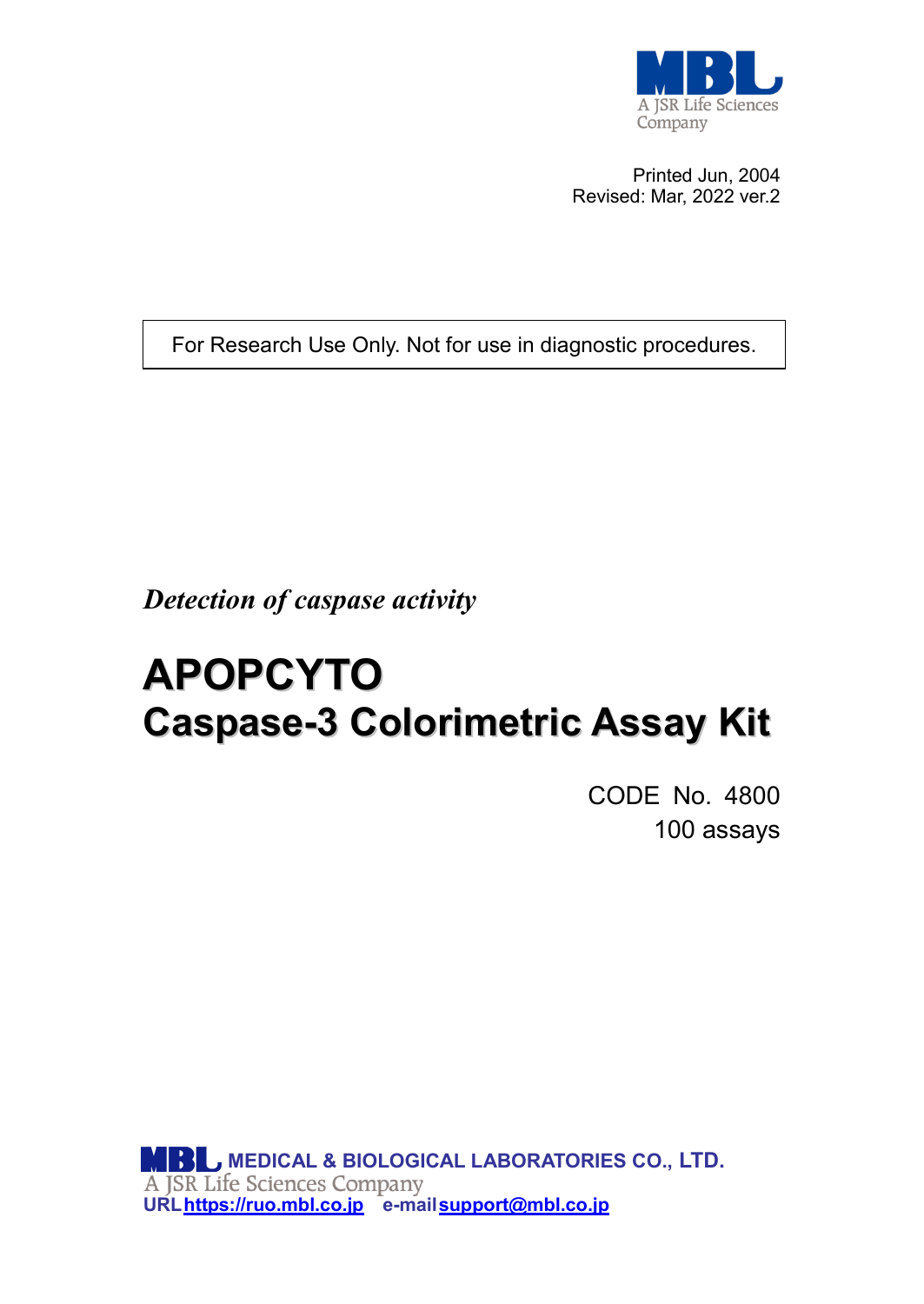## **Before use, thoroughly read these Instructions.**

## **Description**

Caspase is a member of the cysteine aspartic acid-specific protease family, which is activated by a variety of signals of death receptor ligation, DNA damages, serum starvation and stresses *etc*. Active caspase recognizes a lot of several molecules as substrates to cleave them, occurring to biological events corresponding to the apoptosis. For example, ICAD (inhibitor of caspase-activated deoxyribonuclease) is inactivated and CAD (caspase-activated deoxyribonuclease) is indirectly activated by caspase-3, and it is related to chromatin fragmentation for nucleosome units. Caspase recognizes several structural proteins as a substrate to cleave them, and the cleavage is associated with the unique apoptosis cell morphology of chromatin condensation, nucleus fragmentation and cytoplasmic integrity. Active caspase could act in apoptosis process, so that detection of caspase activity is necessary for apoptosis research frequently. Though there are numerous ways to measure of caspase activity, colorimetric or fluorometric substrates are used popularly**.**

## **Assay Principle**

Active caspase recognizes 4 amino acid residues in a substrate molecule, which are from the aspartate residue next to N-terminal 3 amino acid residues, and specifically cleaves at the C-terminal side of the aspartate residue. So this characterization is useful for detecting caspase activity by using synthetic substrates. In this method, 4 amino acid sequences is labeled with *p*NA (*p*-nitroanilide), MCA (4-Methyl Coumaryl 7-amide) or AFC (7-amino-4-trifluoromethyl coumarin) at the C-terminal side. Free *p*NA, AMC(7-amino-4-methyl-coumarin) or AFC is released from the labeled synthetic substrate on cleavage by active caspase, and monitored by a 96 well microplate reader (*p*NA: absorbance wavelength 400 or 405 nm, AMC: excitation wavelength 380 nm, fluorescence wavelength 460 nm, AFC: excitation wavelength 400 nm, fluorescence wavelength 505 nm). For example, if caspase is active in sample, tetrapeptide-*p*NA as a synthetic substrate is cleaved and the wavelength is shifted as shown in Fig.1. Because the amount of free *p*NA is proportional to the amount of caspase activity present in the sample, caspase activity can be calculated by monitoring of the optical density of free *p*NA at wavelength 405nm**.**

APOPCYTO Caspase-3 Colorimetric Assay Kit is provided to detect caspase-3 activity in cell extract with DEVD-*p*NA as a substrate, which DEVD sequence is recognized by active caspase-3 selectively. APOPCYTO Caspase-3 Colorimetric Assay Kit is composed of reagents necessary for the detection, which are Cell Lysis buffer, Reaction buffer and so on. Caspase-3 activity can be detected easily and quickly using APOPCYTO Caspase-3 Colorimetric Assay Kit.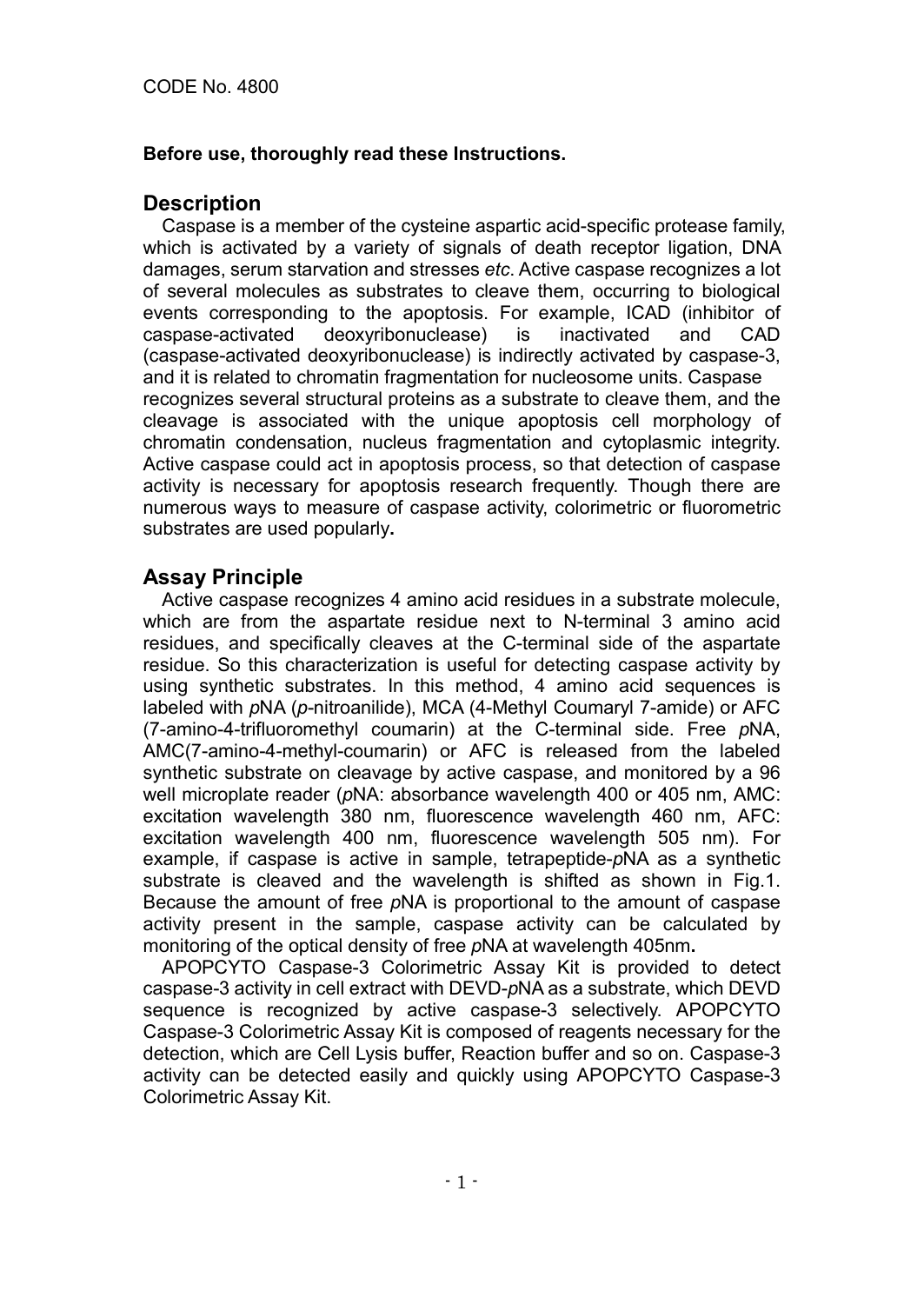

**Fig. 1 Comparison of UV-Absorption Spectrum of Peptidyl-***p***NA with that of** *p***NA**

## **Intended Use**

For research use only. Not for use in *in vitro* diagnostic procedures for clinical diagnosis.

| <b>Materials</b>                   | Quantity             | <b>Color</b> |  |  |
|------------------------------------|----------------------|--------------|--|--|
| Cell Lysis Buffer                  | 50 mL X 1 vial       | Clear        |  |  |
| 2X Reaction Buffer                 | 2 mL X 3 vials       | Blue         |  |  |
| 1M DTT                             | $500 \mu L X 1$ vial | Yellow       |  |  |
| Substrate DEVD- $p$ NA (10 mM)     | $550 \mu L X 1$ vial | <b>Brown</b> |  |  |
| Inhibitor DEVD-FMK (1 mM)          | $55 \mu L X 1$ vial  | Orange       |  |  |
| 100 mM $p$ NA ( $p$ -nitroanilide) | $200 \mu L X 1$ vial | Green        |  |  |

# **Product Components**

# **Expiration**

Please see the label of this kit.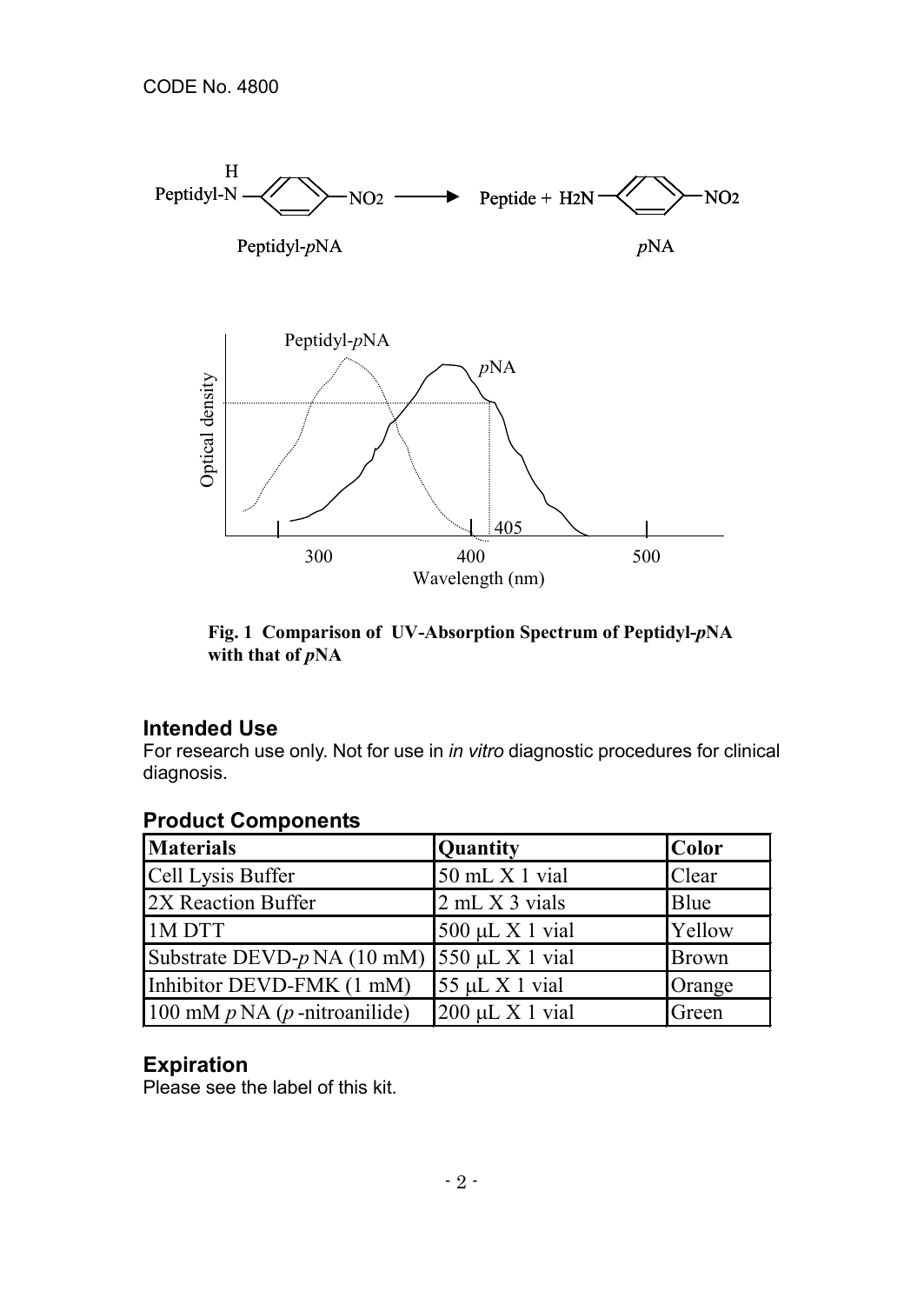## **Storage Conditions**

Store at -20°C. After thaw, the Cell Lysis Buffer and 2X Reaction Buffer can be stored at 4oC.

## **Material to Be Supplied by the User**

- ・ microcentrifuge (For harvest cells)
- ・ 96-well microplate reader (For measure the absorbance in the well at 400-405 nm)
- ・ micropipette
- ・ 96-well microplate (flat-bottom, clear polystyrene)
- ・ microcentrifuge tube

## **Note**

- ・ When capase-3 activity is not measured immediately after cell preparations, store the cell lysates or cell pellets at -20°C and use them within 1 week.
- ・ Store caspase-3 substrate away from light.
- ・ Ensure that DTT is added to 2X Reaction Buffer to obtain a final concentration of 10 mM before use.

## **Preparation of reagents**

- 1) Add DTT to 2X Reaction Buffer to obtain final concentration of 10 mM just before use. (For example, 10 µL of 1 M DTT to 990 µL of 2X Reaction Buffer)
- 2) Preparation of *p*NA (*p*-nitroanilide) standards
	- i) Dilute 100 mM *p*NA (*p*-nitroanilide) to 5 mM *p*NA in Cell Lysis Buffer (5 µL of 100 mM *p*NA is added to 95 µL of Cell Lysis Buffer).
	- ii) Dilute 5 mM *p*NA in Cell Lysis Buffer according to the following table to give these final concentrations.

| $\rho$ NA concentration           | $\rho$ NA                                       | <b>Cell Lysis Buffer</b> |
|-----------------------------------|-------------------------------------------------|--------------------------|
| $500 \mu M$ (50 nmole)            | 50 µL of 5 mM $\rho$ NA                         | 450 $\mu$ L              |
| $250 \mu M (25 \text{ nm})$       | $250 \mu L$ of 500 $\mu$ M $\rho$ NA            | $250 \mu L$              |
| $\frac{125 \mu M}{12.5}$ nmole)   | 250 μL of 250 μM pNA                            | $250 \mu L$              |
| $62.5 \mu M (6.25 \text{ nmole})$ | $\overline{250 \mu}$ L of 125 $\mu$ M $\rho$ NA | $250 \mu L$              |
| $31.25 \mu M (3.125 \text{ nm})$  | 250 μL of 62.5 μM pNA                           | $250 \mu L$              |
| 15.625 µM (1.5625 nmole)          | 250 μL of 31.25 μM pNA                          | $250 \mu L$              |
| $\overline{0 \mu M(0)}$ nmole)    |                                                 | $250 \mu L$              |

## **Caspase Assay Protocol**

- 1. Induce apoptosis in cells using the desired method**,** Concurrently incubate a control culture without induction.
- 2. Count the cells and harvest the 1-5 X 10 $<sup>6</sup>$  cells by centrifugation at 400 X</sup> *g* for 5 minutes.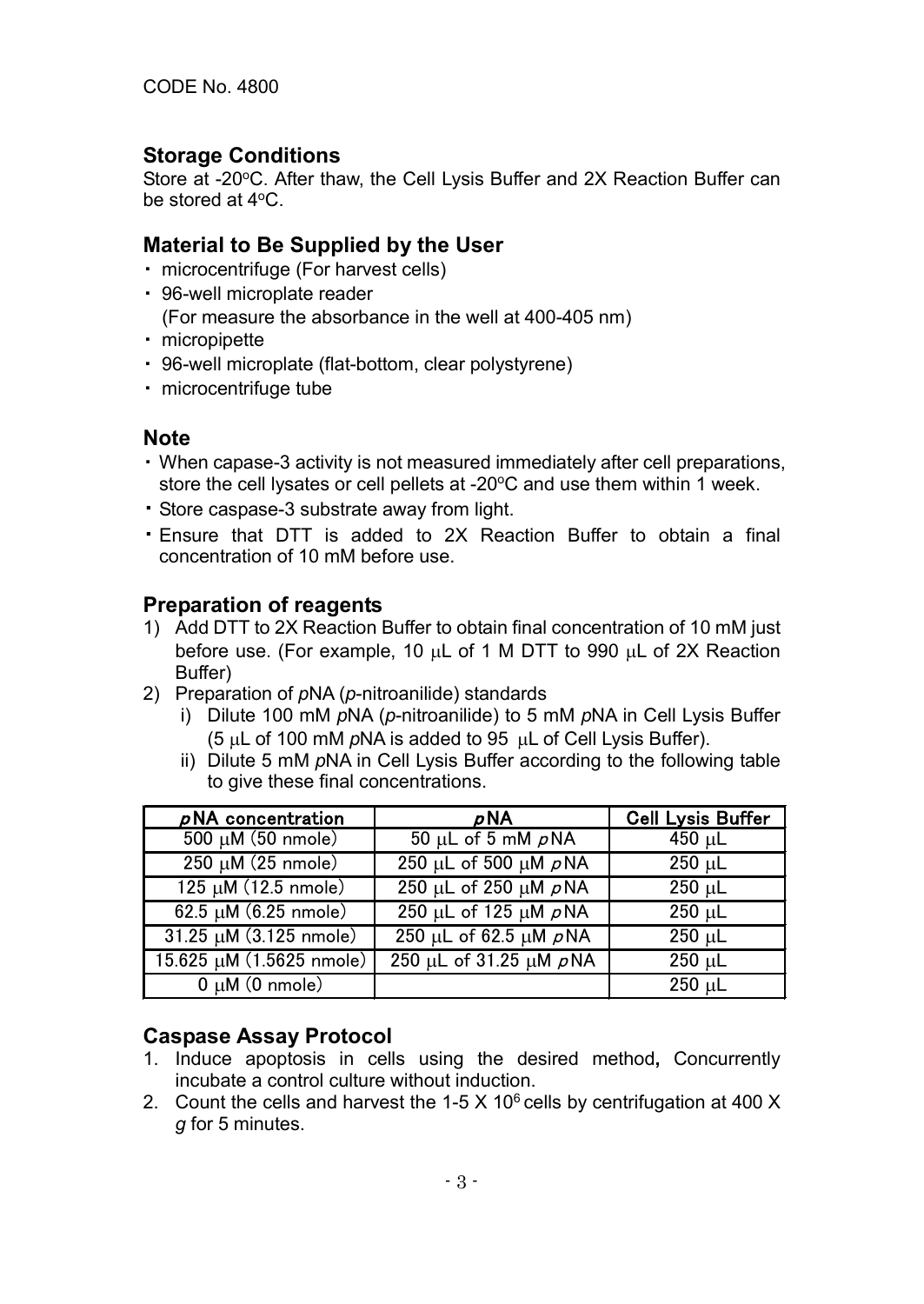- 3. Resusupend the cells in ice-cold Cell Lysis Buffer (50-500  $\mu$ L), and incubate the cells on ice for 10 minutes.
- 4. Centrifuge the cell lysates at 10,000 X *q* for 5 minutes at 4°C to precipitate cellular debris. Transfer the supernatants (cell extracts) to new microcentrifuge tubes and put on ice.

If necessary, total protein concentration of the cell extracts may be measured by standard protein assay methods, and adjust protein concentration to 100-200 µg / 50 µL in Cell Lysis Buffer.

5. Add 50 µL of 2X Reaction Buffer containing 10 mM DTT to each well of a 96 well microplate.

10 mM DTT should be added to 2X Reaction Buffer just before use.

- 6. Add 50 µL of cell lysates to each well. Prepare wells which were added 50 µL of Cell Lysis Buffer in stead of cell lysates to measure blank absorbance.
- 7. [Optional method]

To verify that the signal detected by the kit is due to protease activity, incubate an induced sample with DEVD-FMK before adding substrate.

Add 50  $\mu$ L of cell extracts to 50  $\mu$ L of 2X Reaction Buffer (containing 10 mM DTT) and 1  $\mu$ L of 1 mM DEVD-FMK, and sequentially add 5  $\mu$ L of Caspase-3 Substrate. Then, incubate at 37°C for 1-2 hours, and measure the absorbance with other samples.

- 8. Add 5 µL of Caspase-3 Substrate to each well.
- 9. Cover the plate with a plate sealer and incubate at 37  $\mathrm{^{\circ}C}$  for 1-2 hours (or up to overnight maximum).
- 10. Add 100 µL of *p*NA (*p*-nitroanilide) standards to empty wells.
- 11. Measure the absorbance in the wells at 400 or 405 nm. Calculate the specific activity (SA) of caspase-3 present in each sample using following formula:
	- i) Construct a standard curve using the absorbance of *p*NA (*p*-nitroanilide) standards.
	- ii) Calculate the relative absorbance (Ar) as: Aa = (induced apoptosis sample  $A_{405}$ ) - (blank  $A_{405}$ ) An = (negative sample  $A_{405}$ ) - (blank  $A_{405}$ )  $Ar = Aa - An$
	- iii) Calculate liberated free *p*NA concentration (B µM) equal to Ar by *p*NA standard curve.
	- iv) Calculate caspase-3 activity (C) present in each sample as:
		- C = nmole *p*NA liberated per hour
			- = BX 0.1 mL / incubation hour
			- = 0.1B / incubation hour
	- v) If total protein concentration of the cell extracts is D mg/mL, Calculate the specific activity (SA) of caspase-3 present in each sample as:
		- $SA = C$  per  $\mu$ g protein
			- $=$  (0.1B / incubation hour) / (D mg/mL  $\times$  0.1 mL)
			- $= B / (D \cdot$  incubation hour)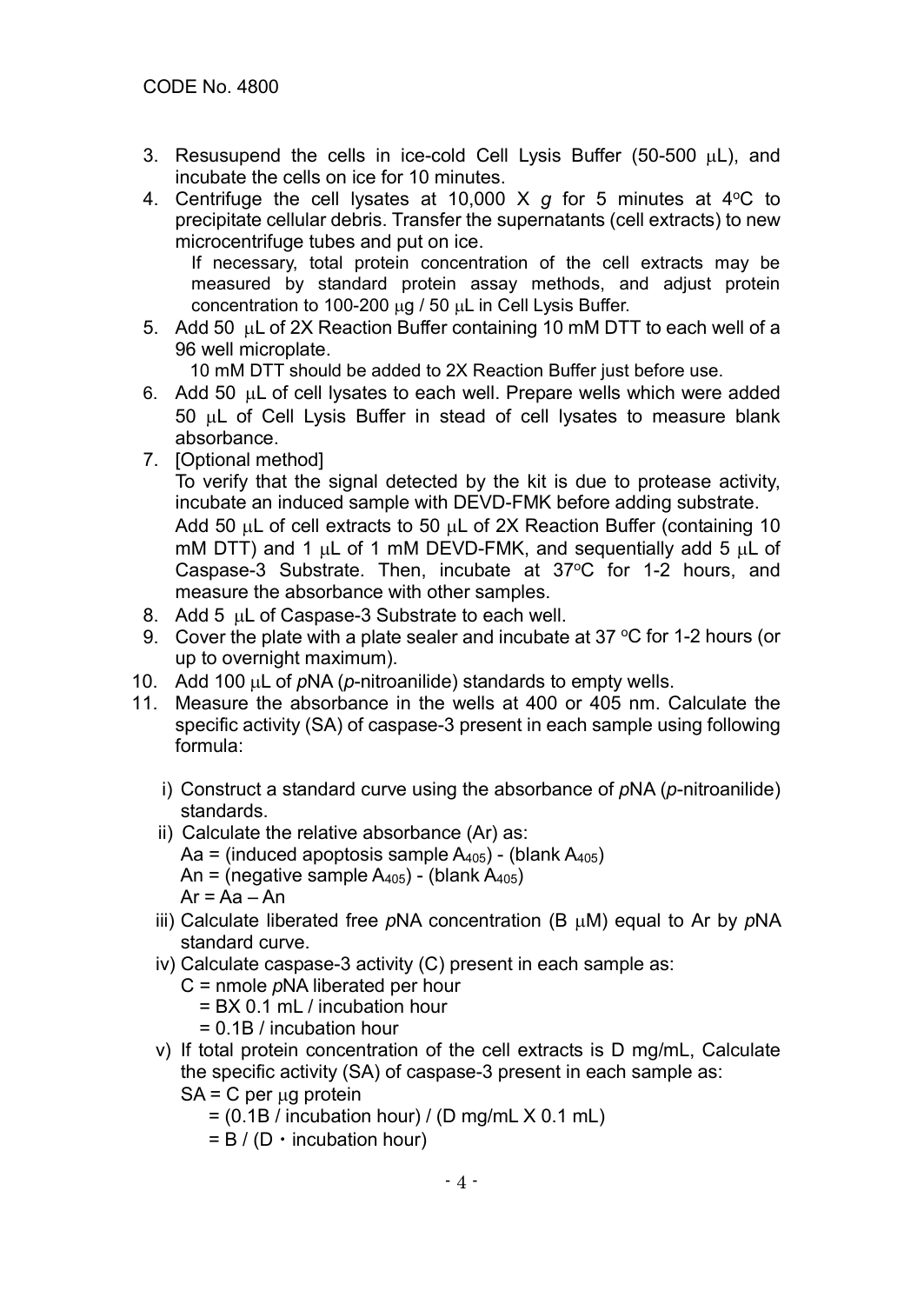# **Assay Example**



**Fig. 2 Caspase-3 activity in CH-11 treated Jurkat cell lysates** After Jurkat cells were incubated with 100 ng/mL of anti-Fas monoclonal antibody (CH-11) in the presence or absence of caspase-3 inhibitor DEVD-FMK at  $37 \text{ °C}$  for 4 hours, caspase-3 acivity was measured by APOPCYTO Caspase-3 Colorimetric Assay Kit.

## **References**

- 1) Wolf, B. B., *et al., J. Biol. Chem*. **274**, 20049-20052 (1999)
- 2) Thornberry, N. A., *et al., J. Biol. Chem*. **272**, 17907-17911 (1997)
- 3) Walker, N. P., *et al., Cell* **78**, 343-352 (1994)
- 4) Sleath, P. R., *et al., J. Biol. Chem*. **265**, 14526-14528 (1990)

## **Manufacture**

**MBL** A JSR Life Sciences Company<br>MEDICAL & BIOLOGICAL LABORATORIES CO., LTD. URL [https://ruo.mbl.co.jp](https://ruo.mbl.co.jp/) e-mail [support@mbl.co.jp](mailto:support@mbl.co.jp)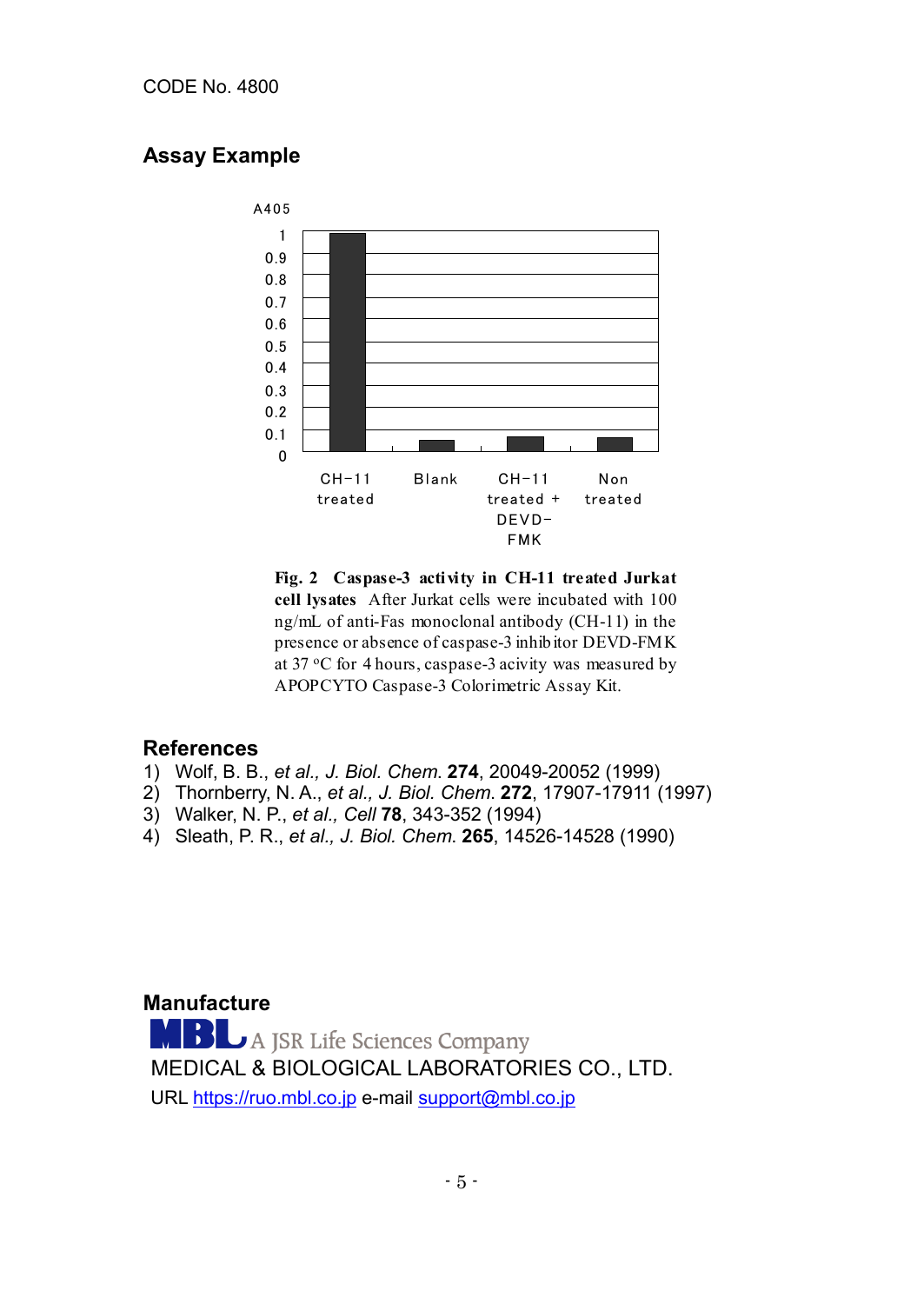#### **Before use, thoroughly read these Instructions.**

## はじめに

Caspase は Death receptor ligation、DNA 破損、血清飢餓、ストレスな ど様々な細胞死のシグナルに呼応して活性化されるシステインプロテアー ゼです。Caspase は非常に多くの分子を基質として認識し、切断し、アポト ーシスに伴う様々な変化に密接に関係しています。たとえば、caspase-3 は ICAD (inhibitor of caspase-activated deoxyribonuclease) を不活性化させ ることで間接的に CAD(caspase-activated deoxyribonuclease)を活性化さ せ、クロマチンのヌクレオソーム単位での断片化に関与します。またいくつ かの構造蛋白質が caspase の基質となりこれら基質の切断が、核の凝縮、分 断化、細胞の縮小といったアポトーシスに特有の形態変化に関連します。す なわち、caspase はアポトーシスの実行過程において機能します。従ってア ポトーシス研究においては、しばしば caspase 活性の測定が必要となります。 caspase 活性測定法として様々な方法が報告されていますが、発色基質、蛍 光基質を用いた方法が最も一般的に使われています。

#### 原理

Caspase は基質となる分子のアスパラギン酸から N 末端側 3 つ目までの 4 アミノ酸配列を認識してアスパラギン酸の C 末側で切断します。この性質を 利用して caspase の活性を測定することができます。代表的な方法として合 成基質を用いる方法があります。この方法では caspase によって認識される 4 アミノ酸配列の C 末端側に pNA (p-nitroanilide), MCA

(4-Methyl-Coumaryl-7-amide)あるいは AFC (7-amino-4-trifluoromethyl coumarin ) を結合させた合成基質から遊離される <sup>p</sup>NA, AMC

(7-amino-4-methyl-coumarin)あるいは AFC の量を測定します。遊離さ れる各結合物の量は、マイクロプレートリーダーを用いて測定することがで きます(pNA;吸光波長 400 nm または 405 nm, AMC; 励起波長 380 nm 蛍 光波長 460 nm, AFC; 励起波長 400 nm 蛍光波長 505 nm)。例えば、 tetrapeptide-pNA を基質として使用した場合、caspase 活性があれば基質が 切断されます。tetrapeptide-pNA と遊離された <sup>p</sup>NA との間で吸収スペクト ラムに差が生じますので、pNA にのみ吸収される波長 400-405 nm で吸光度 を測定することで遊離された <sup>p</sup>NA の量、すなわち caspase の活性を測定す ることができます(図参照)。

本キットは、発色基質として caspase-3 に選択的配列を持つ DEVD-pNA を用いて細胞抽出液中 Caspse-3 の活性を測定するためのキットです。キッ トには、細胞抽出液 (Cell Lysis buffer)、及び、反応用緩衝液 (Reaction buffer)など測定に必要な試薬があわせて組み込まれていますので、簡便、 迅速に測定することができます。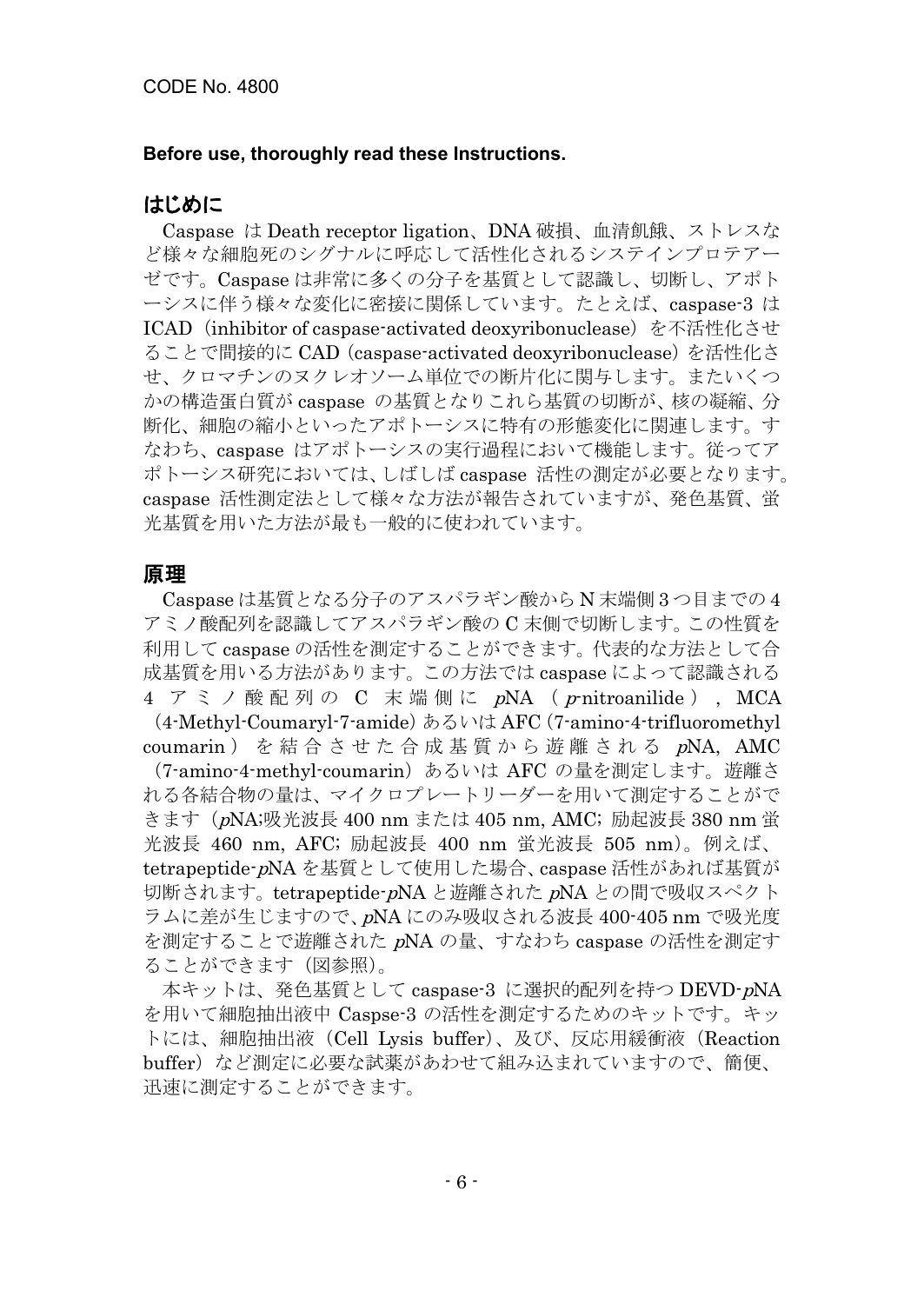

**Fig. 1 Comparison of UV-Absorption Spectrum of Peptidyl-***p***NA with that of** *p***NA**

# 使用上または取り扱い上の注意

本品は研究用試薬です。ヒトの体内に用いたり、診断の目的に使用しないで 下さい。

# キット構成

| <b>Materials</b>                   | Quantity             | <b>Color</b> |
|------------------------------------|----------------------|--------------|
| Cell Lysis Buffer                  | 50 mL X 1 vial       | Clear        |
| 2X Reaction Buffer                 | 2 mL X 3 vials       | Blue         |
| 1M DTT                             | $500 \mu L X 1$ vial | Yellow       |
| Substrate DEVD- $p$ NA (10 mM)     | $550 \mu L X 1$ vial | <b>Brown</b> |
| Inhibitor DEVD-FMK (1 mM)          | $55 \mu L X 1$ vial  | Orange       |
| 100 mM $p$ NA ( $p$ -nitroanilide) | $200 \mu L X 1$ vial | Green        |

# 製品有効期限

キットに貼られているラベルを参照下さい。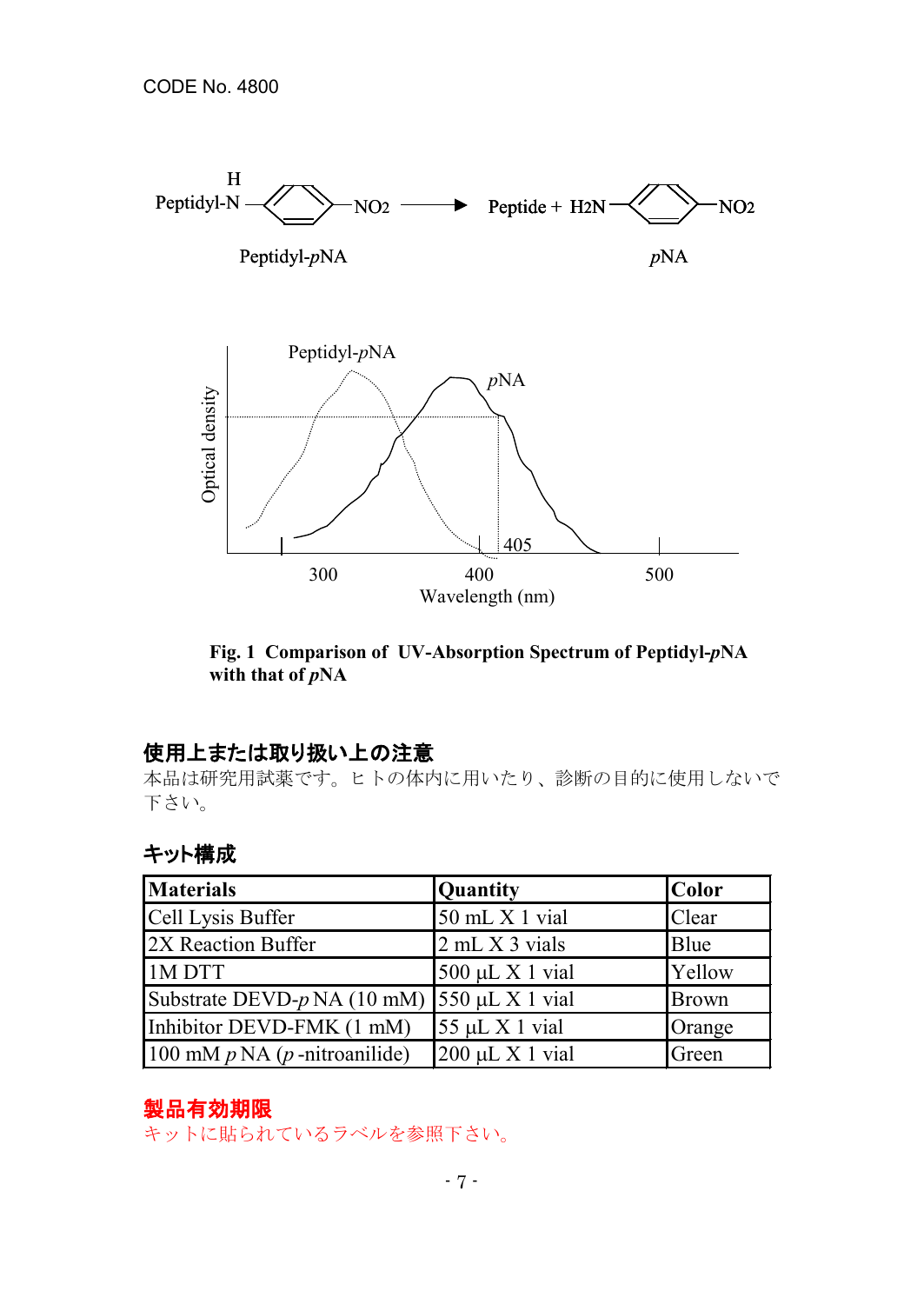# 保存温度

-20℃

Cell Lysis Buffer, 2X Reaction Buffer につきましては、融解後は 4℃で保存 可能です。

# 測定上必要な備品、消耗品

- ・ 細胞採取用微量遠心機
- ・ 400~405 nm で測定可能なマイクロプレートリーダー
- ・ マイクロピペット
- ・ 96 ウェルマイクロプレート
- ・ 微量遠心管

# 測定上の注意

- すぐに測定しない場合は-20℃でサンプルを保存し、1 週間以内に測定し て下さい。細胞質抽出液の状態でも保存可能ですが、なるべくセルペレ ットの状態で保存下さい。
- ・ Caspase-3 Substrate は光にあてないようにご注意下さい。
- ・ 2X Reaction Buffer に必ず、DTT を加えて使用下さい(終濃度 10 mM)。 DTT を加えないと、活性が抑えられます。

# 試薬の調製法

- 1) Reaction Buffer の調製 2X Reaction Buffer に DTT を 10 mM となるように加えます。例えば、 2X Reaction Buffer 990 μL に 1 M DTT を 10 μL 加えます。使用直前 に行って下さい。
- 2) <sup>p</sup>NA (p-nitroanilide) 標準液の調製
	- ① 100 mM pNA 溶液を Cell Lysis Buffer で希釈し、5 mM の <sup>p</sup>NA 溶 液を調製します。95 µL の Cell Lysis Buffer に 5 µL の 100 mM <sup>p</sup>NA を添加します。
	- ② 5 mM の <sup>p</sup>NA 溶液を希釈して下記のような濃度系列を調製します。

| $\rho$ NA concentration           | $\rho$ NA                              | <b>Cell Lysis Buffer</b> |
|-----------------------------------|----------------------------------------|--------------------------|
| $500 \mu M$ (50 nmole)            | 50 µL of 5 mM $\rho$ NA                | 450 $\mu$ L              |
| $250 \mu M$ (25 nmole)            | $250 \mu L$ of 500 $\mu M$ $\rho N$ A  | $250 \mu L$              |
| $125 \mu M (12.5 \text{ nmole})$  | 250 µL of 250 µM $\rho$ NA             | $250 \mu L$              |
| $62.5 \mu M (6.25 \text{ nmole})$ | 250 µL of 125 µM $\rho$ NA             | $250 \mu L$              |
| $31.25 \mu M (3.125 \text{ nm})$  | 250 µL of 62.5 µM $\rho$ NA            | $250 \mu L$              |
| 15.625 µM (1.5625 nmole)          | $250 \mu L$ of 31.25 $\mu$ M $\rho$ NA | $250 \mu L$              |
| $0 \mu M$ (0 nmole)               |                                        | $250 \mu L$              |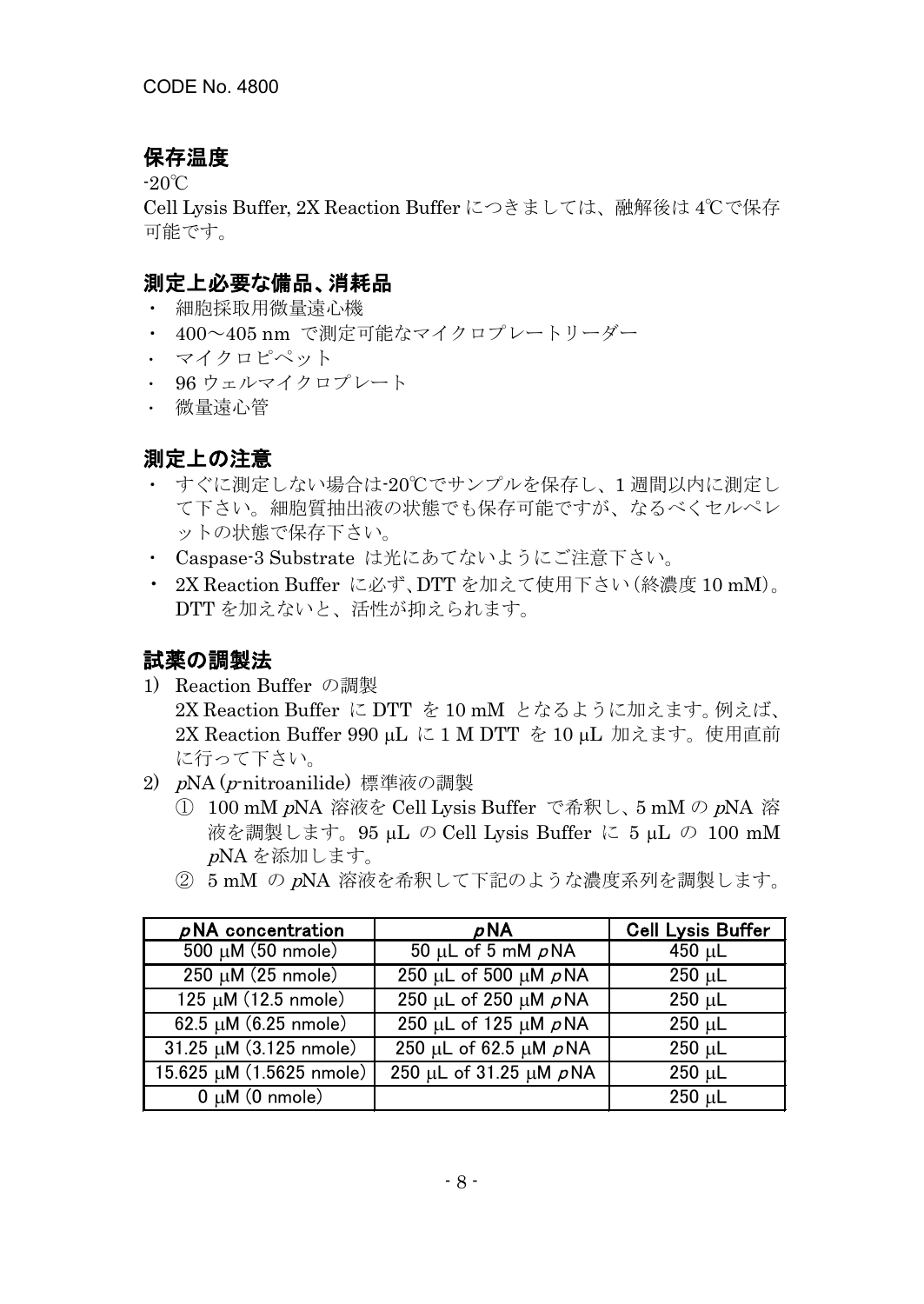## 操作法

- 1. 任意の方法で細胞にアポトーシスを誘導します。同時にアポトーシスを 誘導しない細胞も用意します。誘導後、細胞数を調整し、1-5 × 106 個 の細胞を 400 × g で 10 分間遠心しセルペレットとします。
- 2. セルペレットに氷冷した Cell Lysis Buffer (50-500µL) を加え、細胞を 縣濁させた後、氷上で 10 分間静置します。
- 3. 微量遠心機を使用し、4℃で 5 分間 10,000 × g で遠心し、上清(細胞 抽出液)を微量遠心管に採取し、氷上に置きます。 必要に応じて、標準的な方法で蛋白質濃度を測定し、Cell Lysis Buffer で 100-200 µg/50 µL の濃度に調整します。
- 4. 2X Reaction Buffer (10 mM DTT 含) を 96 ウェルマイクロプレート各 ウェルに 50 µL ずつ添加します。 使用直前に DTT を 10 mM となるように 2X Reaction Buffer に加えて

下さい。例えば、990 µL 2X Reaction Buffer に 10 µL の 1M DTT を 添加します。

5. 細胞抽出液を各ウェルに 50 uL ずつ添加します。 バックグラウンドをと るため、細胞抽出液のかわりに Cell Lysis Buffer を 50 µL 加えたウェ ルをご用意下さい。

[オプション] 必要に応じて、50 µL の細胞抽出液に 50 µL の 2X Reaction Buffer (10 mM DTT 含) と 1 μL の 1 mM DEVD-FMK を 加えたウ ェルを用意します。

- 6. Caspase-3 Substrate を 96 ウェルマイクロプレートの各 well に 5 µL ずつ分注し、蓋をした後、37℃で 1-2 時間(活性が弱い場合1晩でも可) 反応させます。
- 7. 調製した標準液をあいているウェルに 100 µL ずつ分注します。
- 8. マイクロプレートリーダーを用いて波長 400 nm または、405nm の吸光 度を測定します。
- 9. <sup>p</sup>NA 標準液の吸光度から標準曲線を作成します。
- 10. アポトーシス誘導サンプルと未誘導サンプルの吸光度を求め、バックグ ラウンドの吸光度を差し引いた後、標準曲線から遊離した pNA 濃度を 求めます。算出された <sup>p</sup>NA 濃度から単位時間あたりの遊離 <sup>p</sup>NA 量を求 め、caspase-3 活性とします。以下に詳細を示します。
	- i) <sup>p</sup>NA 標準液の吸光度から標準曲線を作成します。
	- ii) 相対吸光度 relative absorbance(Ar)を求めます。  $Aa = (induced apoptosis sample A405) - (blank A405)$ An = (negative sample A405) - (blank A405)  $Ar = Aa - An$
	- iii) 標準曲線から、Ar における遊離 pNA 濃度 (B µM) を求めます。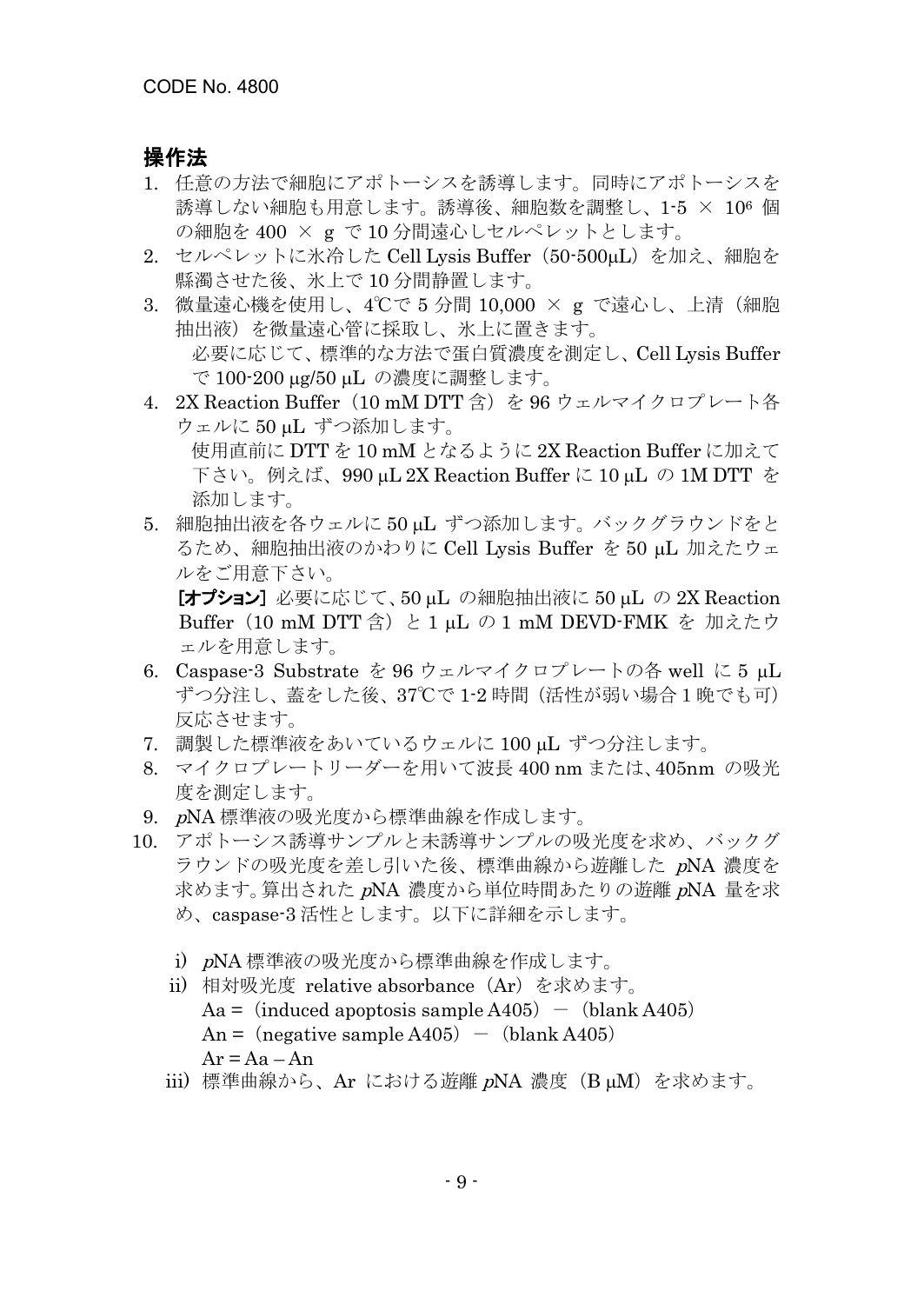- iv) caspase-3 活性(C)を求めます。  $C =$  nmole  $pNA$  liberated per hour = B X 0.1 mL / incubation hour = 0.1B / incubation hour
- v) 細胞抽出液中蛋白濃度が D mg/mL の場合、caspase-3 特異活性 specific activity (SA) は以下のように示されます。
	- $SA = C$  per  $\mu$ g protein
		- $=$  (0.1B / incubation hour)  $/$  (D mg/mL X 0.1 mL)
		- $= B \angle$  (D · incubation hour)

## 測定例



**Fig. 2 Caspase-3 activity in CH-11 treated Jurkat cell lysates** After Jurkat cells were incubated with 100 ng/mL of anti-Fas monoclonal antibody (CH-11) in the presence or absence of caspase-3 inhibitor DEVD-FMK at 37  $\rm{^{\circ}C}$  for 4 hours, caspase-3 acivity was measured by APOPCYTO Caspase-3 Colorimetric Assay Kit.

# 参考文献

- 1) Wolf, B. B., et al., J. Biol. Chem. 274, 20049-20052 (1999)
- 2) Thornberry, N. A., et al., J. Biol. Chem. 272, 17907-17911 (1997)
- 3) Walker, N. P., et al., Cell 78, 343-352 (1994)
- 4) Sleath, P. R., et al., J. Biol. Chem. 265, 14526-14528 (1990)